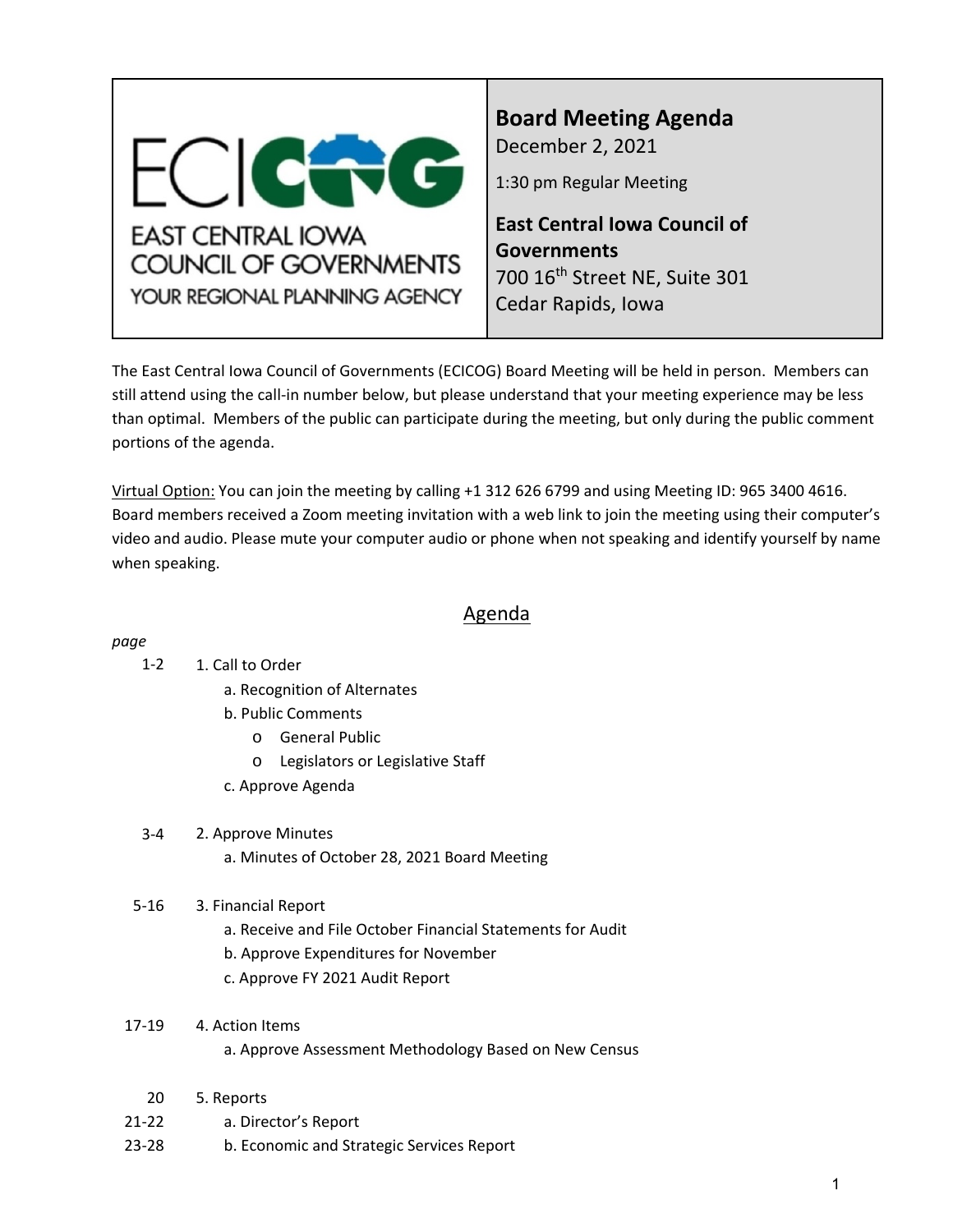- 29-33 c. Community Development and Housing Report
- 34-36 d. Transportation and Transit Report
- 37-39 e. Environmental Services Report

# 40 6. Discussion/Presentation

- a. Presentation: Iowa Waste Exchange Program
- b. Budget Schedule
- c. Board Member Updates
- 7. Adjourn Next Meeting: December 29, 2021 (Executive Committee)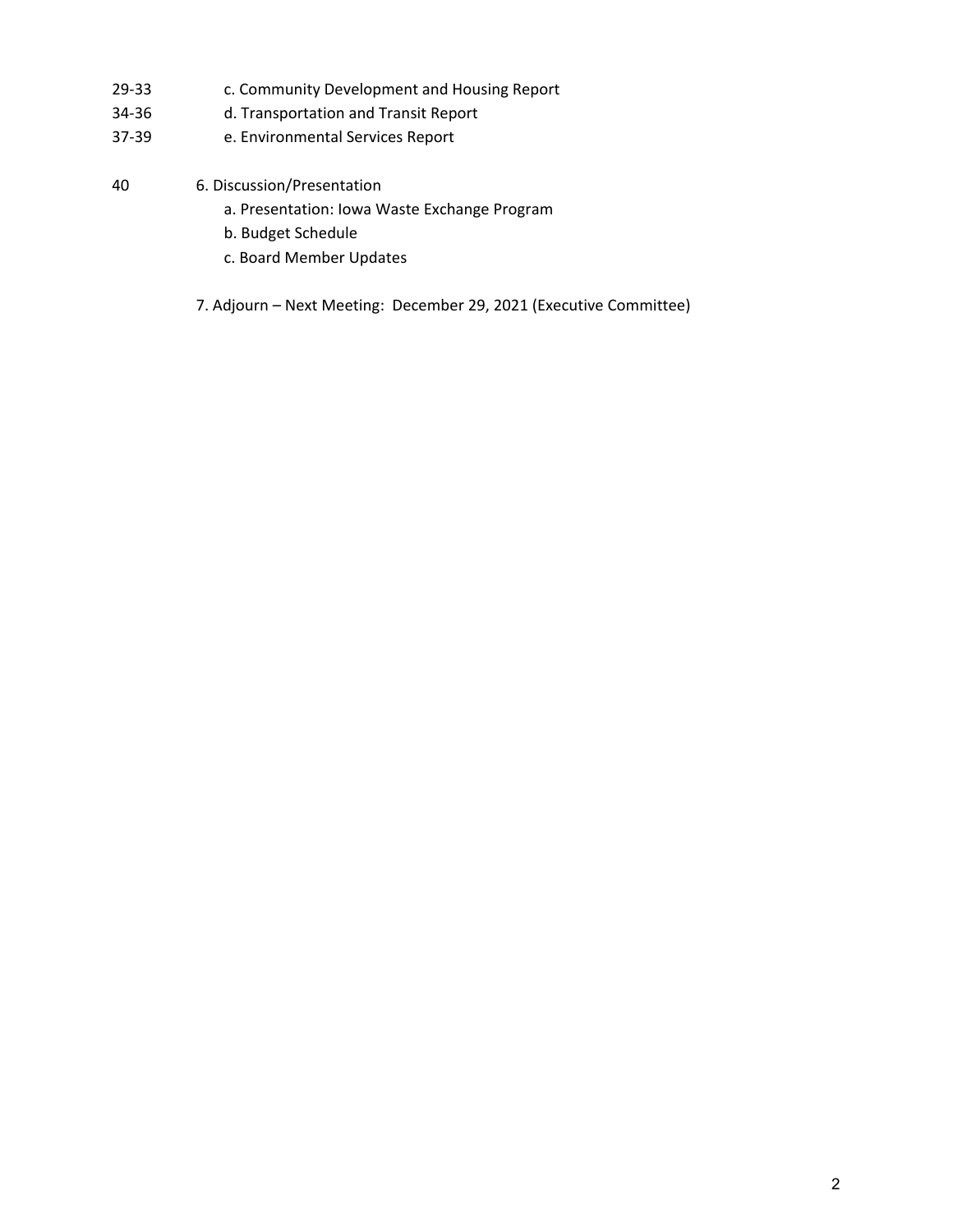#### **MINUTES**

East Central Iowa Council of Governments Board Meeting Video/Conference Call 1:30 pm, October 28, 2021 700 16th Street NE, Suite 301, Cedar Rapids, IA **MEMBERS PRESENT**

*Dave Fish-City of Belle Plaine*

*Tracy Seeman-Benton County Supervisor Kathleen Van Steenhuyse-Benton County Citizen Kevin Heitshusen-Iowa County Supervisor Vicki Pope-Iowa County Supervisor Louise From-Mayor of University Heights Rod Sullivan-Johnson County Supervisor Rod Smith-City of Anamosa Derek Lumsden-Jones County Citizen Jon Zirkelbach-Jones County Supervisor David Connolly-Linn County Citizen Adam Griggs-Mayor of Central City Darrin Gage-Linn County Policy & Administration Bob Yoder-Washington County Supervisor Mary Audia-Washington County Citizen* 

#### **MEMBERS ABSENT**

*Tony Hocamp-Iowa County Citizen Bethany Sarazin-Mayor of Alburnett Donna Brooks-Johnson County Citizen Lauren Whitehead-City of Solon Mayor ProTem Ben Rogers-Linn County Supervisor* 

#### **ALTERNATES PRESENT**

*Cami Rasmussen, Solon City Administrator for Lauren Whitehead* 

#### **OTHERS PRESENT**

*Rochelle Fuller-Senator Grassley's Office*

#### **STAFF PRESENT**

*Karen Kurt-Executive Director Gina Peters-Office Manager Robyn Jacobson-Contract Manager Brittany Rempe-Communications Specialist Jennifer Fencl-Environmental Services Director Brock Grenis-Transit Administrator Mark Culver-Housing Specialist* 

*Alicia Presto-Planner/Iowa Waste Exchange* 

*Harrison Freund-Planning Fellow*

#### **1. CALL TO ORDER**

The meeting was called to order by Chairperson Zirkelbach at 1:31 p.m.

#### **a. Recognition of Alternates**

Cami Rasmussen for Lauren Whitehead.

#### **b. Public Comments - None**

#### **c. Approve Agenda**

M/S/C (Griggs/Audia) to approve the agenda as presented. All ayes.

#### **2. APPROVE MINUTES**

#### **a. Minutes of September 30, 2021 Board Meeting**

M/S/C (Lumsden/Yoder) to approve the minutes of the September 30, 2021 board meeting as presented. All ayes.